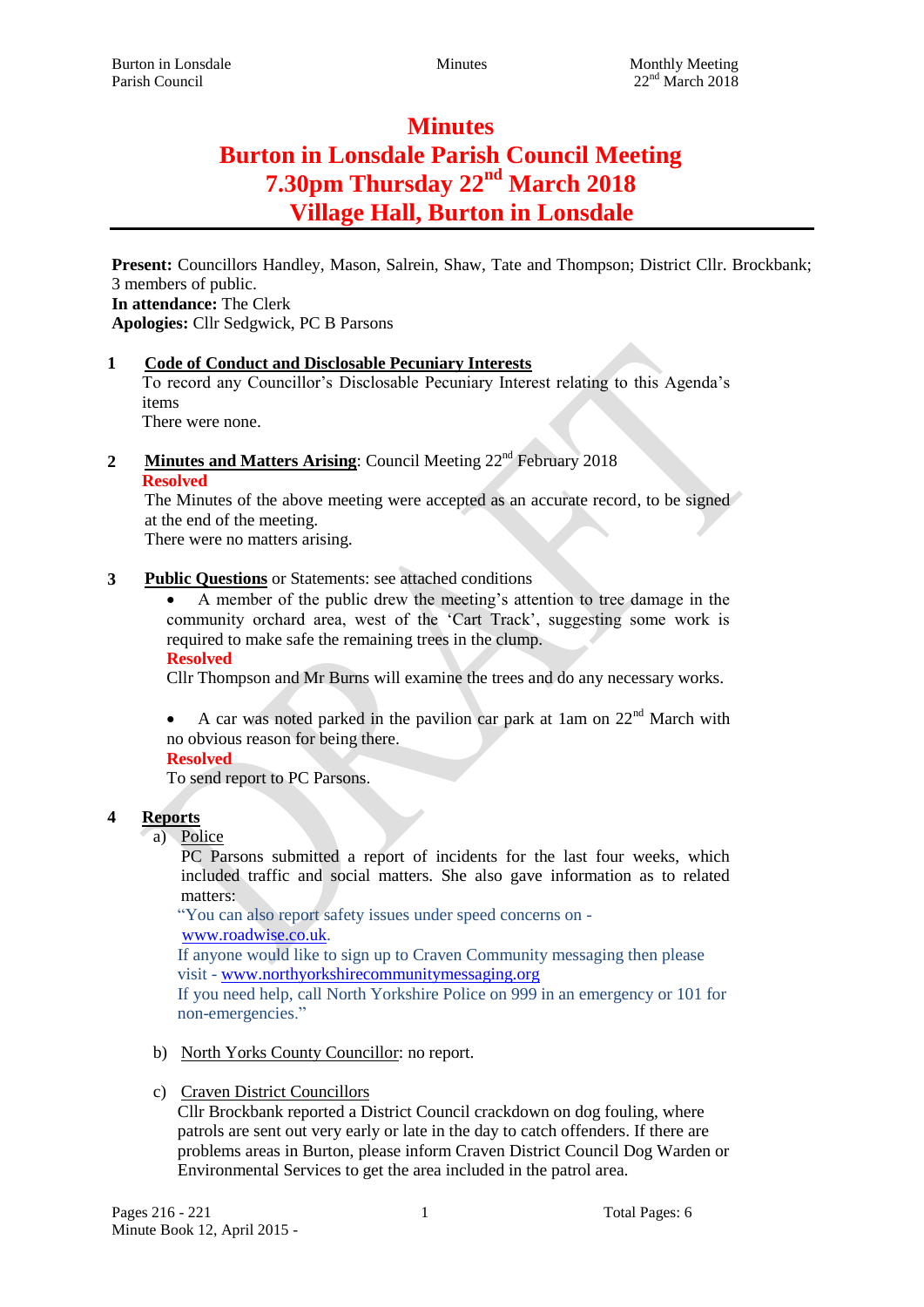## **Planning Matters**

i) Brownfield Land Register sites: RT Primary School site [\(www.cravendc.gov.uk/planning/brownfield-land-register/](http://www.cravendc.gov.uk/planning/brownfield-land-register/) )

Cllr Thompson explained the school site is included in the Local Plan's list of development sites, and will now be included as the only site in Burton in the national Brownfield Land Register, as it is land which fulfils the criteria:

- The site needs to meet the definition of **previously developed land** as defined in the National Planning Policy Framework
- The site must have an area of at least **0.25** hectares or be capable of supporting at least **5 dwellings**
- The site must be **suitable** for residential development
- The site must be **available** for residential development
- Development of the site must be **achievable** in the next fifteen years

#### ii) Applications:

2018/19068/TCA: 24 Low Street LA6 3LF

Proposal: T1 Yew reduce 25%, small crown lift, rebalance crown. T2 Poplar, reduce crown 20%, Remove one large damaged branch with rope attached. There were no comments.

#### d) Clerk

YLCA, including GDPR pro forma form to register data holdings

• General Data Protection Regulations

The Clerk reported copious correspondence from YLCA concerning the new General Data Protection Regulations (GDPR) effective from 19<sup>th</sup> May onward. A pro forma document to register all the types of information the council holds will be circulated to councillors during April so that the council can make as complete a register as possible.

Correspondence including local bus service 80

Following Cllr. Salrein's report of the missing 7.24am bus service to Lancaster enquiries were made, and the following reply was received:

"This service changed its running times when the [Greyhound] bridge closure commenced in Lancaster to enable it to operate more efficiently. This bus now leaves Ingleton at 06:55 and subsequently leaves Burton in Lonsdale at 07:04, the revised departure times have been advertised on both our Website and buses.

I would be pleased if you accept my sincere apologies for the inconvenience that this has caused and if you could pass this information on your parishioners, I would be grateful. May I also take this opportunity in thanking you for bringing this matter to my attention which undoubtedly assists us in our ability to monitor any potential and internal difficulties in service delivery."

Councillors expressed concern re

- safeguarding issues for children travelling earlier in the morning and arriving at Hornby or Lancaster schools possibly before schools are open;
- there was doubt as to how the service could be made more efficient, by omitting one bus and yet the remaining buses are expected to work 'efficiently' during the day whilst bridge works were being carried out.
- Lack of timely notification eg bus stop timetables

## **Resolved**

Clerk to full explanation as to how the omission of the 7.24am bus enables the service to work more efficiently, and to request the service is re-instated as soon as possible after the bridge works are completed.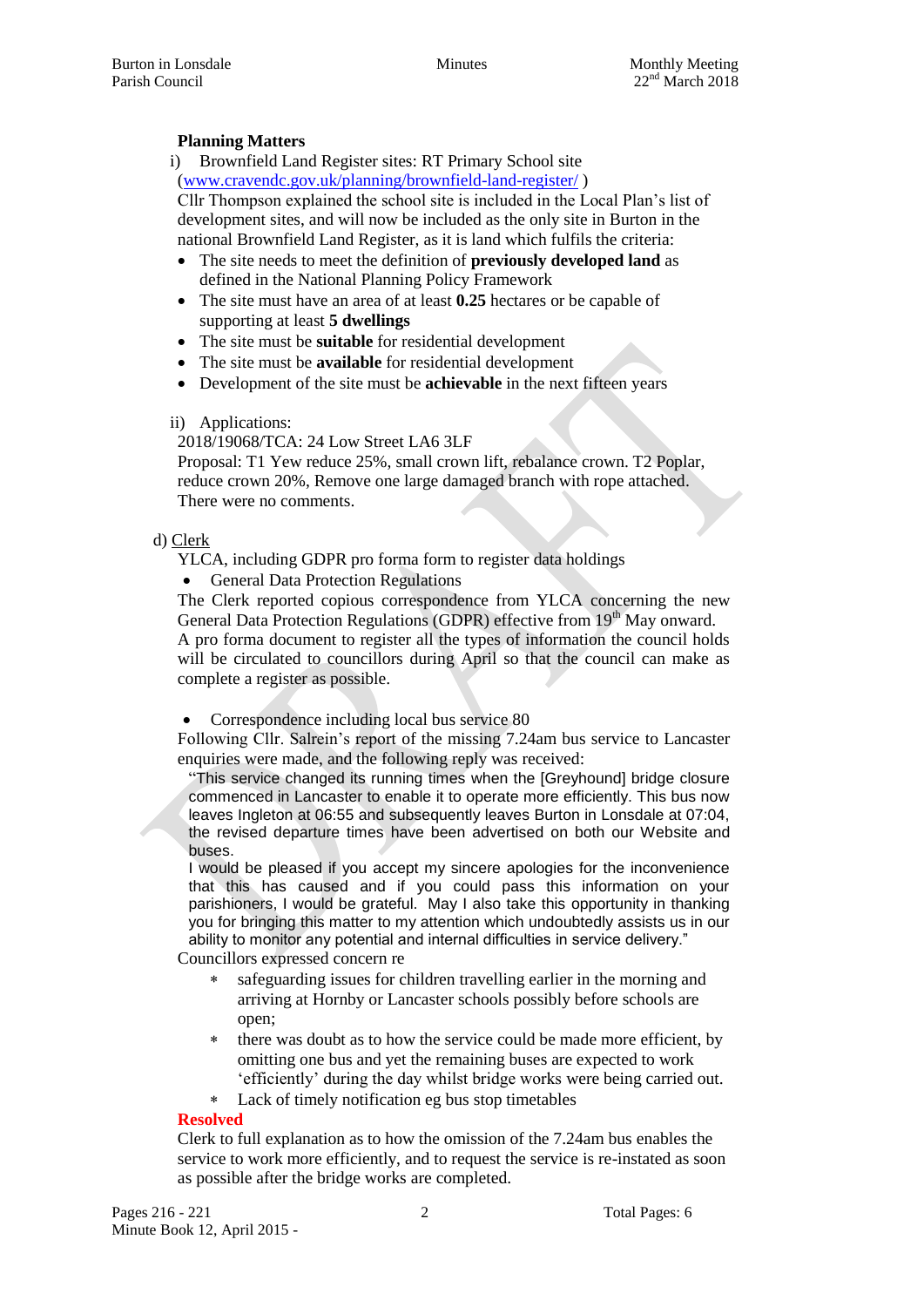## **5 Finance Matters**

- a) Bank balances, including receipts since statement date The Clerk reported finance details as per the appendix.
- b) Approval of payments of budgeted and non budgeted items

The Clerk gave details as per the appendix. It was noted cheque numbers 2190, 2191, 2192 (cancelled) relate to expenditure after  $1<sup>st</sup>$  April 2018, and will be included in the 2018-19 accounts.

#### **Resolved**

To approve the payments as per the appendix; cheques to be signed after the meeting.

c) Year End accounts: preparations for audit

The Clerk has received instructions for the internal audit, which is to be done at the beginning of May. It includes sending digitised records to the auditor and a copy of a certificate indicating how much money is held in petty cash, signed by the Chairman.

#### **Resolved**

To authorise the Chairman, Cllr Thompson to certify petty cash amount held by the Parish Council for the purposes of the internal audit.

## **6 Parish Councillor Reports**

a) Village Hall Committee

Cllr Salrein reported storage plans not yet done; Treasurer David Taylor will be making a grant application for the work, once the plans are available.

b) Bentham Common Lands Charity

Cllr Thompson reported a joint meeting with the Woodland Trust has not yet happened. Having contacted the Chairman, Mr Stannard, it was **Resolved**

Cllr Salrein to contact Mr Stannard to request the Woodland Trust be present at a meeting.

c) Woodland Trust : no report.

## d) Local Footpath Volunteers

Bogg Beck bridge: following last month's report of damage to the bank at Bogg Beck bridge, Cllr Thompson reported the matter to NYCC, requesting an official inspection.

## **7 Recreation Committee**

a) Play Area inspection reports

Cllr Thompson reported there have been no problems recently; the new swings are being used, weather permitting. The drainage at the bike track appears to be working well. A new climbing frame will be installed week beginning  $3<sup>rd</sup>$  April.

b) Pavilion: bookings; maintenance; notice board

Bookings are at about the same level as this time last year, as poor weather a factor re football pitch and changing room bookings.

Request to install a clubs notice board; approx the same size as the council's notice board outside the Village Hall, and located on a wall along the veranda, accessible to all clubs/users. Some money will be available from Lonsdale Archers

#### **Resolved**

To purchase and install a suitable notice board for use by clubs.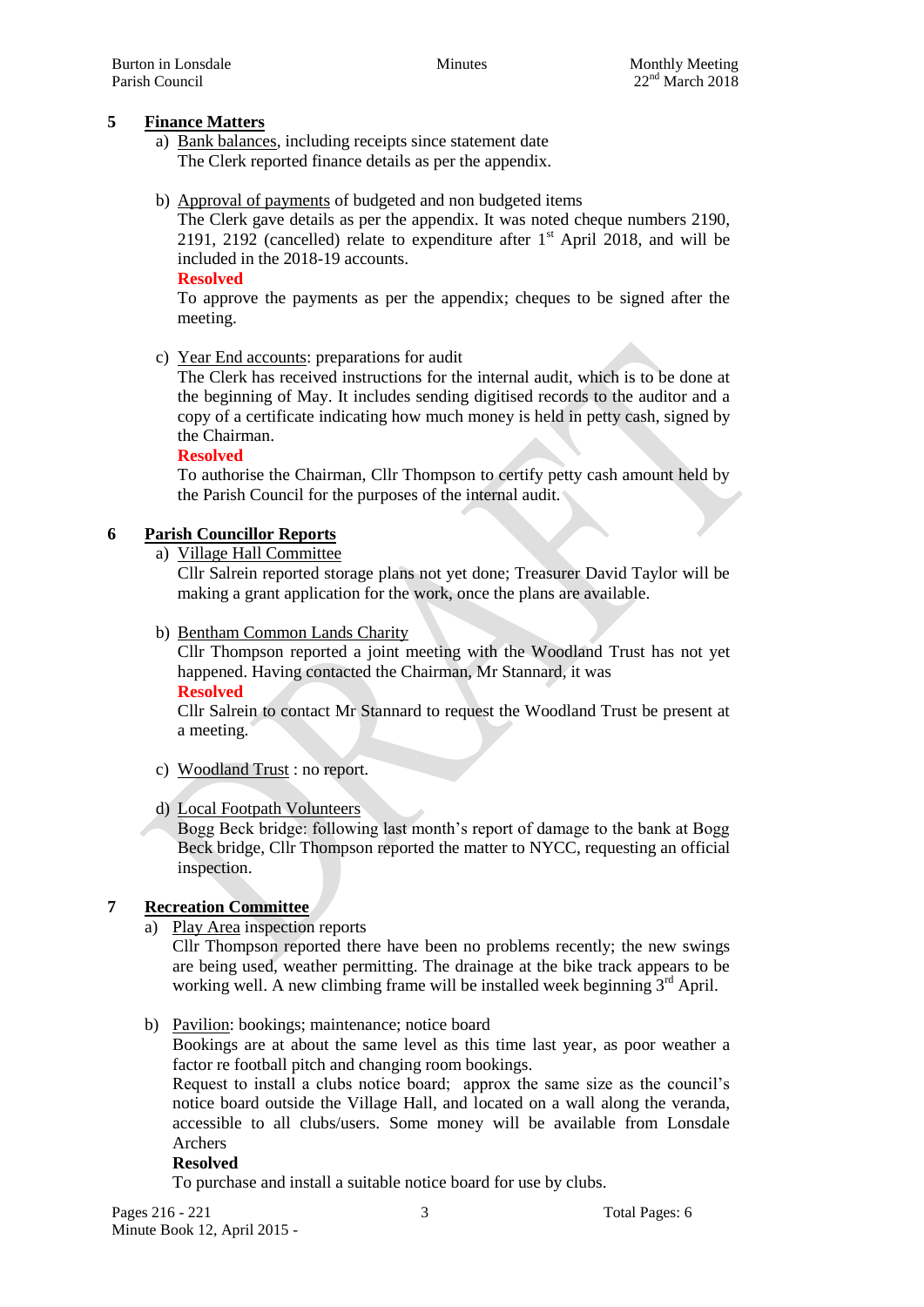c) Proposal to hold weekly Recreation Runs

A proposal to hold a trial period for Recreation Runs every Saturday morning has been put to the Parish Council. The council's insurer advised:

"the Parish Council can only insure this if they are the organisers or the volunteers are acting on their behalf as a working group/party. Assuming this will be the case, the route is the same and numbers remain below 250 this will be fine. If the volunteers are organising it independently they will need to arrange their own policy." **Resolved**

The Parish Council agrees in principle to a regular Recreation Run being organised under its name. There will be no charge to use the Recreation Field for the first six months; this arrangement to be reviewed after six months. If the changing rooms are required the normal charge will be made, to cover utilities and cleaning costs.

d) Student Placement (St Martin's/Cumbria University) proposal to host a student for a work placement.

The council has received a request to host a sports studies student to assist with developing events and marketing of the Recreation Field and Pavilion.

Overall, the council would like to accept the offer; however there are concerns there would not be enough for the student to do; the council would be willing to host a student on a part-time/share basis; this would also broaden the student's work experience. Councillors would like more specific information, e.g. safeguarding procedures, insurance, time allocated, and supervision (as the council doesn't have supervisory expertise) before confirming its acceptance of the placement.

e) Outdoor Gym

A site visit by the supplier will be made  $29<sup>th</sup>$  March; the expected installation date will be at the end of April. The site proposed is south of the all weather pitch, at the west side of the field for the following reasons:

- The area is drier than to east of the children's play area
- There would be more use by all weather pitch users, as is adjacent
- Older users will be separated from younger children using the children's play area

Cllr. Salrein noted a cricket square used to be located at the west side of the Recreation Field (pre 1990) and might be used again. She did not think the centre of the football pitch would be suitable to use as a cricket square.

Mike Illsley, volunteer grounds man for the 2017 Village Cricket Match, thought the football pitch central location for the cricket square was sufficient for the purposes of recreation/non competitive cricket.

The Chairman informed the meeting it should have a location plan to discuss and approve at the next meeting.

#### **8 Maintenance Reports**

a) Village Green, including War Memorial

Cllr Handley reported there were no immediate issues; however, preparations for the November Commemorations of the end of World War One will be getting underway: the council will be making arrangements to ensure the war memorial is clean and tidy.

Cllr. Salrein reported a depression in the ground outside the church entrance is very muddy as it appears rain water is not draining away. Cllr. Thompson to inspect area as soon as possible.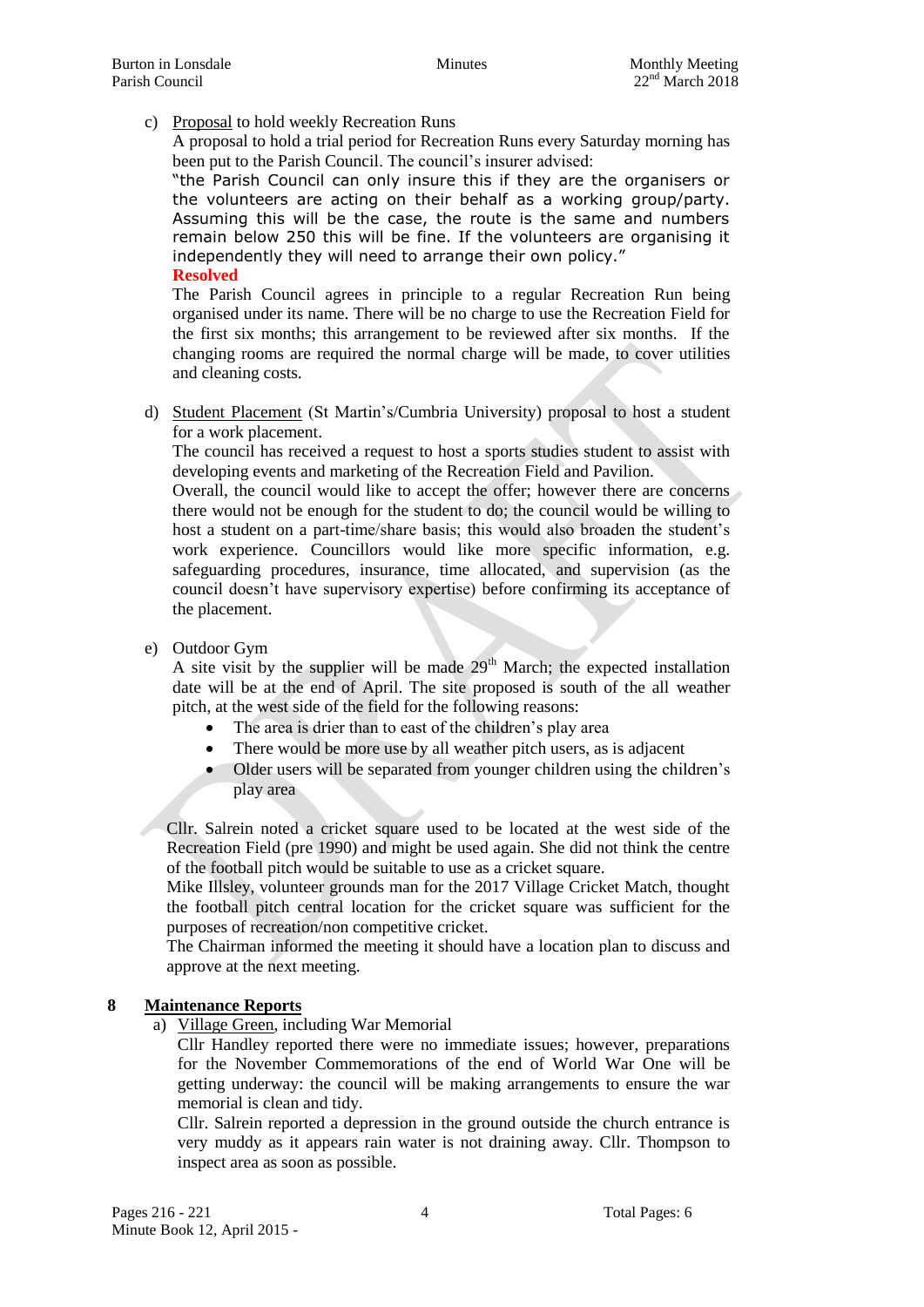#### b) Riverside Land

New mole traps will be set shortly; it is hoped they will not be removed this time.

Cllr Mason requested a tree inspection by a qualified person be done as part of the regular maintenance programme. Details of a possible contractor to be given to the Clerk after the meeting.

c) Very Old and Separate Churchyard

Part of a two-trunked tree broke and fell in storms two weeks ago. Fallen trunk has been dealt with; remaining trunk is being left in situ, at request of Chapel Lane residents: the meeting was also reminded that any tree work on live trees requires a Diocesan Faculty (permission).

d) Street Lighting

NYCC has informed the council about the light at Townend:

**"Main Road, A687, column LP 8**. Our contractors have attended to a fault and the lantern needs replacing, the internal wiring is faulty and has burnt out. We (NYCC) now use LED technology and we have a choice of 2 types of LED lanterns. There is a 15W LED version that comes with a 10 year warrantee or a 20W version from an alternative manufacturer that is supplied with a 20 year warrantee.

The estimates are £210 + VAT (15W LED/ 10 year warrantee) or £330 + VAT (20W LED/ 20 year warrantee) to carry out this work."

#### **Resolved**

To enquire if there was a warranty for the existing light installation; to request installation of a light to give s similar light level to the existing.

e) Public benches

Mike Illsley was thanked for all the work done on the public benches; the final bench is awaiting drying out before re-varnishing.

The pavilion veranda benches are now secured to the veranda wall. The Clerk has the keys.

Cllr. Salrein reported a road drain outside 21 High Street has been cleared, the team was efficiently led by a woman!

**9 Items to be included by Clerk in press release** The Clerk will select an item/items to report to the local press.

## **10 Date, time and venue next monthly Parish Council meeting And Annual Parish Meeting**

#### **Resolved**

Thursday 19th April 2018 in the Village Hall, starting at 7pm for the council meeting, and followed by the Annual Parish meeting starting at 7.30pm.

The meeting closed at 8.52pm.

**Signed .................................................................. Date.............................**